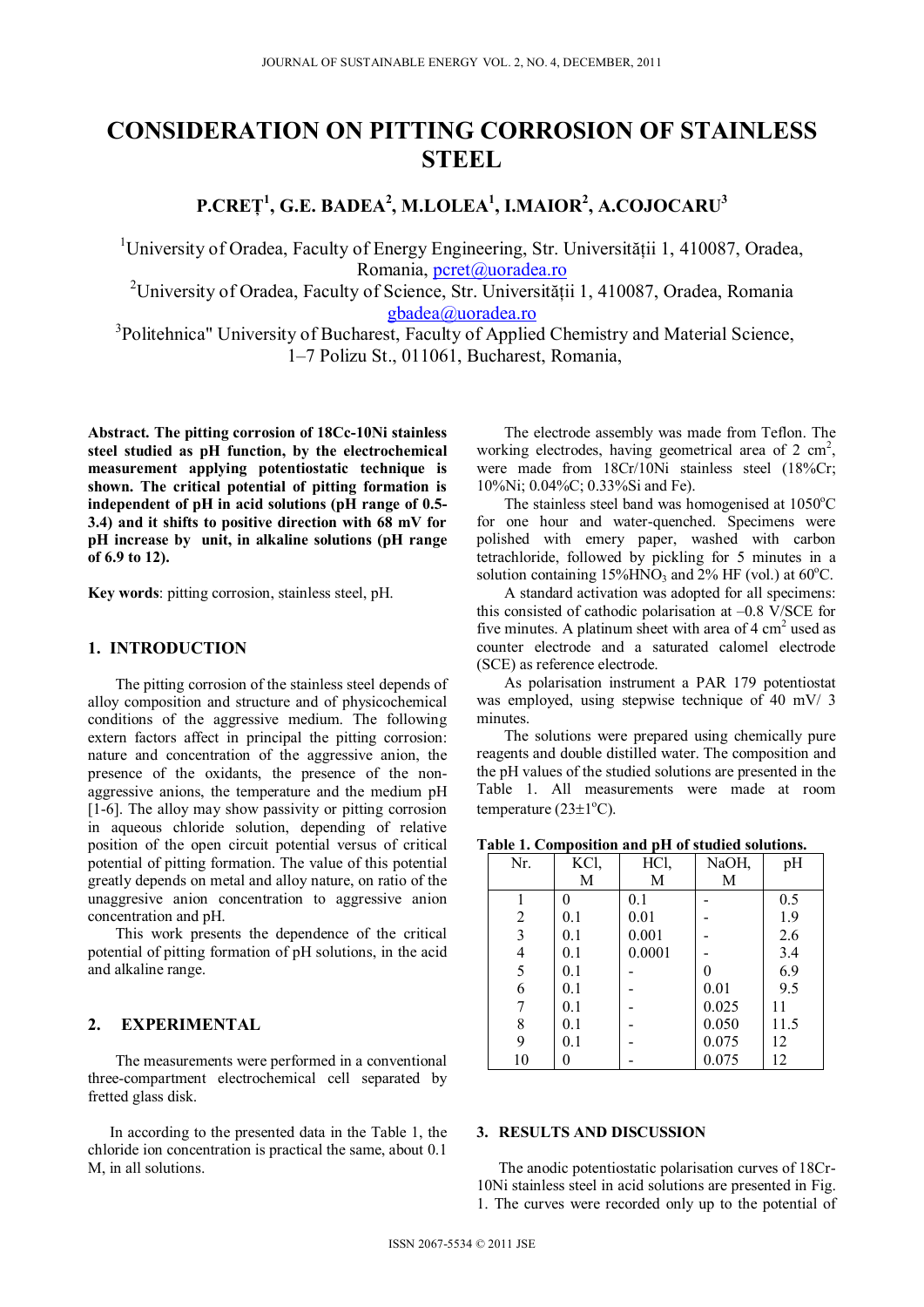pitting formation, after that the current rapidly increases in time.

The arrows indicate the current increase in time and the corresponding potential was considered the critical potential of pitting formation. In acid solutions, in pH range of 0.5 to 3.4 the value of the pitting formation

potential is the same: –0.040 V/SCE. Figure 2 shows the anodic polarisation curves for 18Cr-10Ni obtained in the solutions of 01 M KCl in absence (curve 1) and in presence of different NaOH concentrations (curves 2-6).



**Fig. 1.Anodic potentiostatic polarisation curves (40 mV/3min.) for 18 Cr-10Ni stainless steel in acid solutions of various pH: 1 – 0.5; 2 – 1.9; 3 – 2.6; 4 – 3.4.** 



According to Fig. 2, in solutions of pH  $\geq 7$ , 18Cr-10Ni stainless steel shows self-passivation, the corrosion potential is situated in the passive domain. However, in presence of chloride ion, when a certain potential is reached, pits are formed on metallic surface and the dissolution rate begins to grow rapidly (curves 1- 3).

The increase of pH solution shifts the potential of pitting formation to positive direction. The dependence of the pitting potential of pH in alkaline solution is a straight line with slope of 69 mV. (Fig. 3).